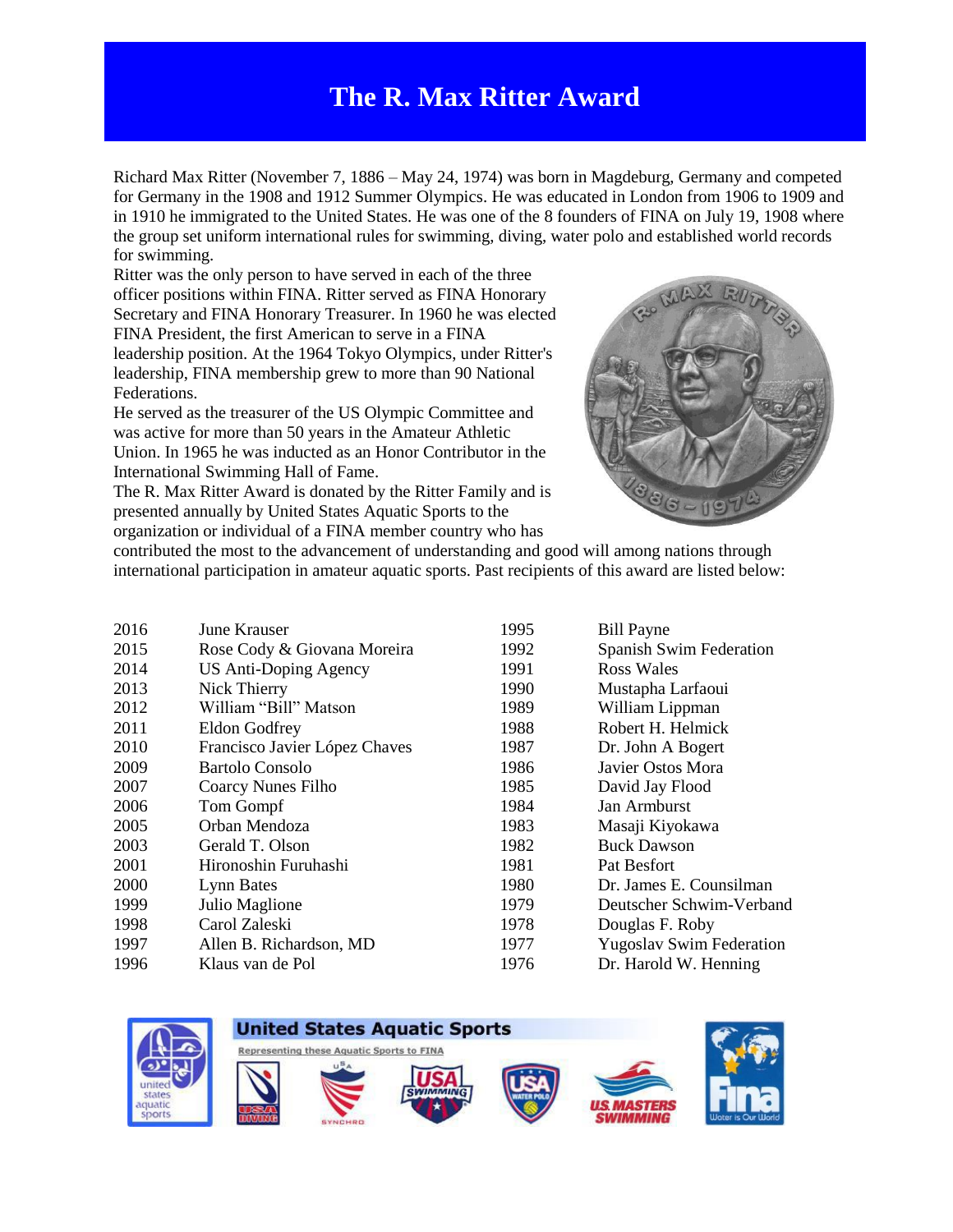## **Max Ritter's Legacy to FINA and the World: The International Swimming Hall of Fame**

The history of the International Swimming Hall of Fame (ISHOF) began in 1961, when R. Max Ritter, the German-born American president of FINA, conceived an idea for establishing an institution that would preserve swimming history, honor the accomplishments of great swimmers and promote swimming with the general public. It was a time when FINA was largely a volunteer organization, with an annual budget of less than \$100,000, and did not have the financial resources to fund a full-time staff or an Executive Director, let alone support a museum.



Ritter, who was born in Magdeburg, Germany in 1886, had represented Germany as a swimmer in two Olympic Games (1908, 1912). While studying in England, he had also represented the German Swimming Association at the International Conference held at the Manchester Hotel, in 1908, that led to the creation of FINA.

Ritter immigrated to America, in 1910 and won several U.S. championships in swimming and water polo and was still competing at a national in 1922, when he was 36 years old.

As a sports legislator and administrator, his accomplishments were worldwide. In 1904 he helped found the famed Hellas Swimming Club of Magdeburg and remained Honorary President until his death in 1974. His founding FINA group set up the first uniform international rules for swimming, diving and water polo and for

maintaining and certifying world records. He led the way for the development of modern electronic timing and judging devices with his invention of the "Ritter Machine," first used on an experimental basis at the 1956 Olympic Games. He is the only man to ever represent two major powers on the FINA Bureau (Germany and the U.S.A.). He served President of UANA and as both Secretary and Treasurer of FINA before his unique career reached its summit, when he was elected President of FINA, in 1960.

In 1961, when Ritter first proposed his idea for a Swimming Hall of Fame, there was only one logical place establish it – the United States. Europe and Japan were still recovering from the Second World War and Halls of Fame for sports were a uniquely American idea at the time. The Hall of Fame for Baseball had been established in the 1930's and one for American style football had been launched in 1959. Both were very successful and popular and Ritter believed their model of private philanthropic support would work equally well to preserve the history of swimming.

Under the Auspices of the A.A.U., the governing body for American swimming at the time, Ritter put out a call for proposals from American cities to become the home of the Swimming Hall of Fame. Over ten cities responded, with the three finalists being Louisville, Kentucky; Houston, Texas; and Ft. Lauderdale, Florida.

Fort Lauderdale had established itself as something of an American swimming Mecca in 1928, when its municipal pool became a popular winter training site for university teams. It had also produced two of the greatest American swimming stars of the 1930's, Ralph Flannigan and Katherine Rawls. With a bid that included a swimming stadium and museum, at the cost of over \$1 million dollars, Fort Lauderdale was selected unanimously.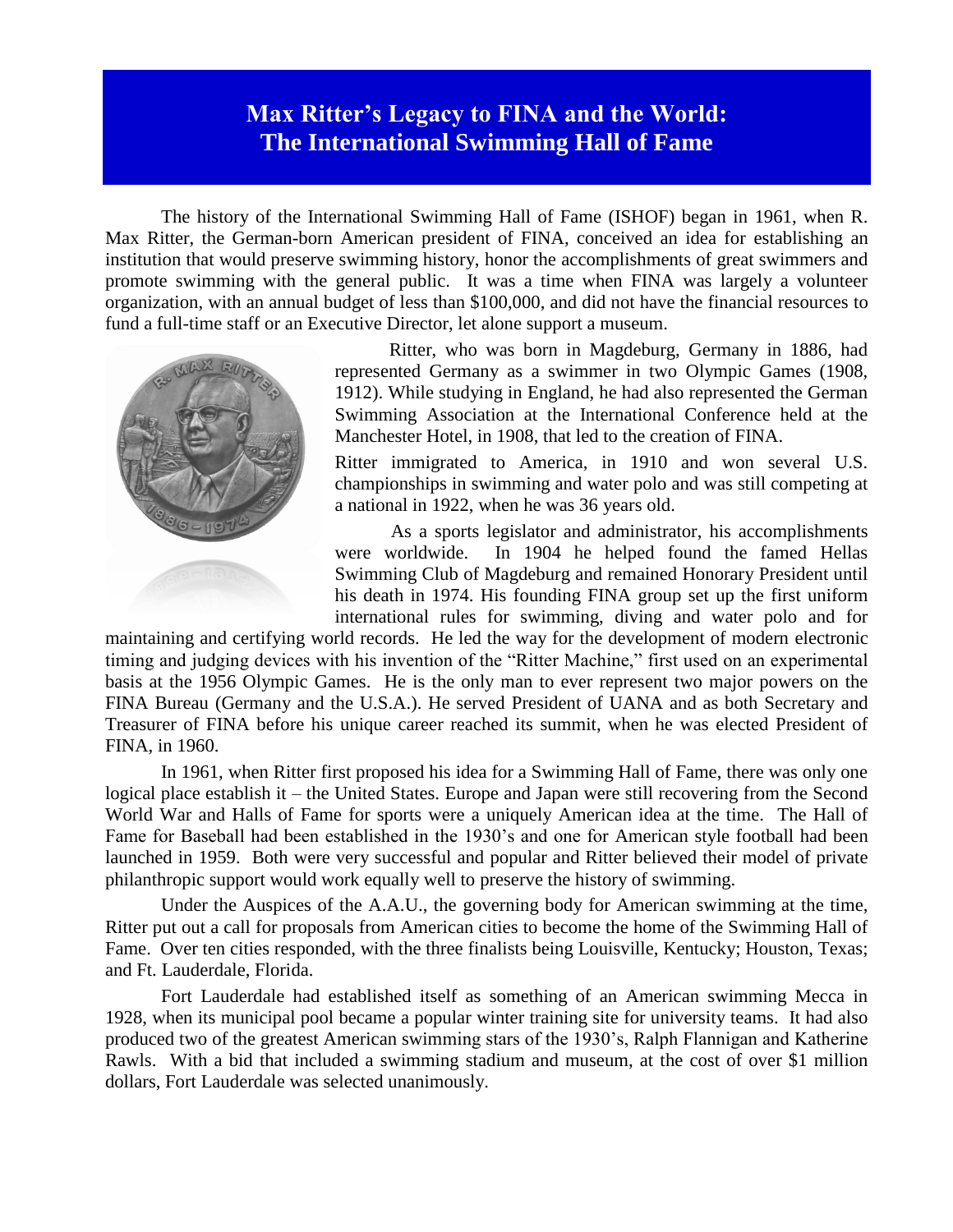Ritter's status and prestige within the world of swimming was the key to raising funds and collecting the swimming memorabilia for the museum from around the world. Although the Hall of Fame Pool opened in 1965, it wasn't until 1968 that the Hall of Fame museum opened and FINA recognized it officially as an "International Swimming Hall of Fame," at its Congress preceding the 1968 Mexico Olympic Games. Pictured at right is FINA VP, Dr. Harold Henning, with ISHOF president, Dr. Red Silvia, cutting the ribbon, officially opening ISHOF.

Although FINA was not in a position to help ISHOF



financially, FINA's leaders contributed as individuals in many ways. For example, twice FINA president Javier Ostos Mora



(1968 – 1972, 1976 – 1980) not only donated money, but also a silver "Cabeza de Palenque" (at right) to recognize the achievements of Central and South American swimmers. At the time of this donation, the silver sculpture was valued at \$10,000.

FINA president and IOC member Mario Negri, of Argentina, was another individual who gave enthusiastic

support to the Hall of Fame. In 1959 he had commissioned the Kalos Kagathos Foundation to create the Trofeo Confederation Sudamericana de Natation, also known as the Negri Award. Its purpose was to recognize the person or organization distinguishing the disciplines of competitive swimming in South America. The award came to the ISHOF and was administered by Peru's Sebastian Salinas, of

Peru, who himself was a FINA Bureau Member, lifetime member of ISHOF and Honor Contributor.

FINA started to receive IOC Broadcast money after the 1968 Olympics, but it wasn't until after the 1984 Los Angeles Olympics that FINA became financially sound and was able to afford a full-time, salaried administrator. By that time, ISHOF had achieved its own financial stability and independence, with an unrestricted reserve fund in excess of \$1.5 million dollars. In addition to a world-wide membership base, ISHOF's founding Executive Director, Buck Dawson, had developed a fundraising program called "Swim-a-thon". The "Swim-a-thon" program helped mostly US swim clubs raise money, with 15% of the proceeds flowing to ISHOF, 5% to the US Olympic swimming team and 80% to the club. ISHOF's financial success stemmed from its share of the successful "Swim-a-thon" program. But that was about to change.



In 1978, the USA organization of swimming had moved from the A.A.U., which governed all aquatic disciplines, to four separate federations – one for each discipline of swimming, diving, synchronized swimming and water polo. In 1984, ten years after Ritter's death, the leadership within USA Swimming decided it would no longer support the "Swim-a-thon" program as a fundraising vehicle for ISHOF. It wanted to use the program to raise money for its own purposes and began to view ISHOF as an "International" Hall of Fame. As more than 80% of ISHOF's annual revenue support came from the "Swim-a-thon" program, this change in attitude had disastrous consequences